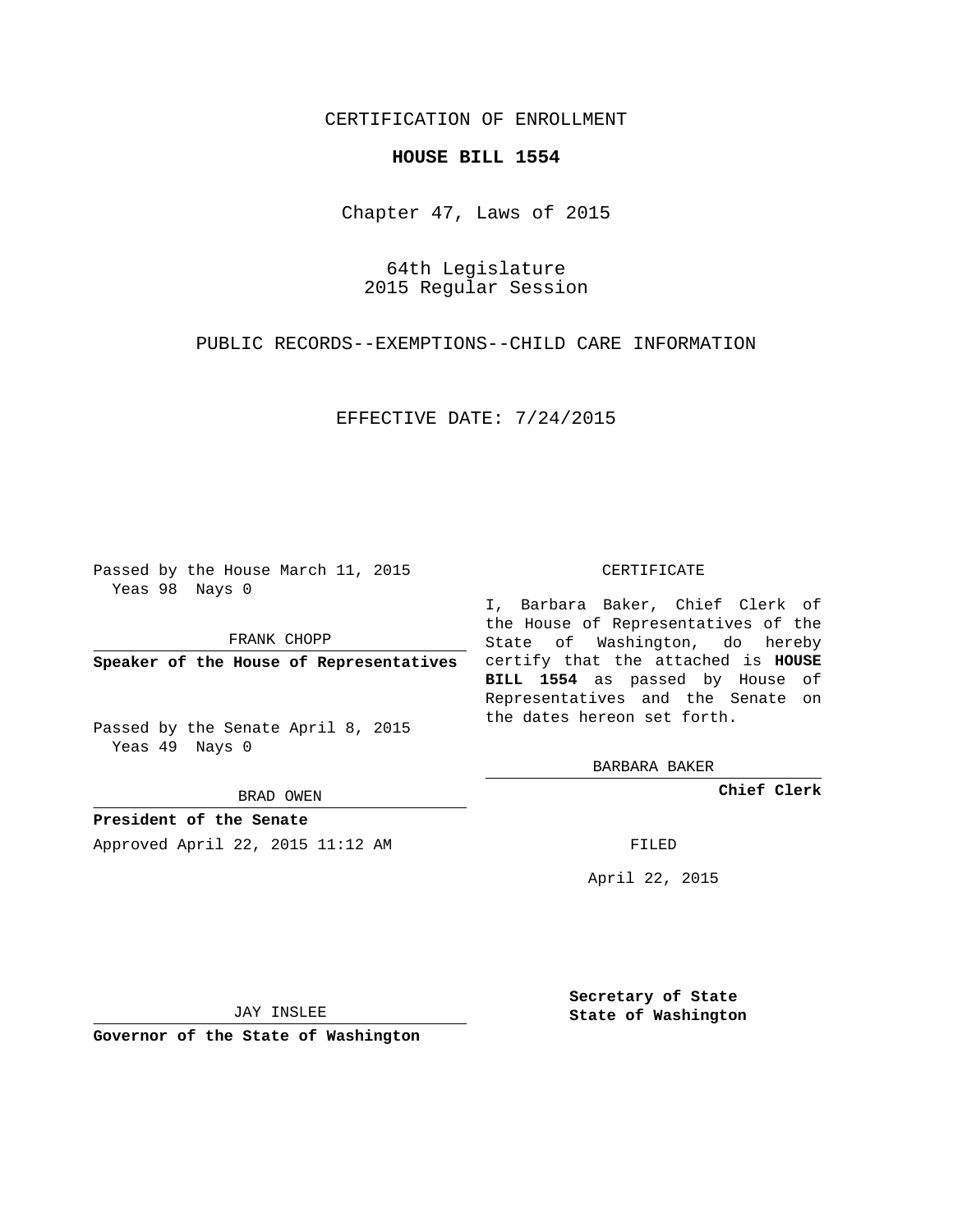## **HOUSE BILL 1554**

Passed Legislature - 2015 Regular Session

**State of Washington 64th Legislature 2015 Regular Session**

**By** Representatives Stambaugh, S. Hunt, Holy, Zeiger, Scott, G. Hunt, Bergquist, Condotta, Ormsby, and Young

Read first time 01/22/15. Referred to Committee on State Government.

1 AN ACT Relating to exempting information of guardians or family 2 members of children enrolled in child care, early learning, parks and 3 recreation, after-school, and youth development programs; and amending RCW 42.56.230.4

5 BE IT ENACTED BY THE LEGISLATURE OF THE STATE OF WASHINGTON:

6 **Sec. 1.** RCW 42.56.230 and 2014 c 142 s 1 are each amended to 7 read as follows:

8 The following personal information is exempt from public 9 inspection and copying under this chapter:

10 (1) Personal information in any files maintained for students in 11 public schools, patients or clients of public institutions or public 12 health agencies, or welfare recipients;

13 (2)(a) Personal information:

14 (i) For a child enrolled in licensed child care in any files 15 maintained by the department of early learning;  $((\theta \cdot \mathbf{r}))$ 

 (ii) For a child enrolled in a public or nonprofit program serving or pertaining to children, adolescents, or students, including but not limited to early learning or child care services, parks and recreation programs, youth development programs, and after-20 school programs*i* or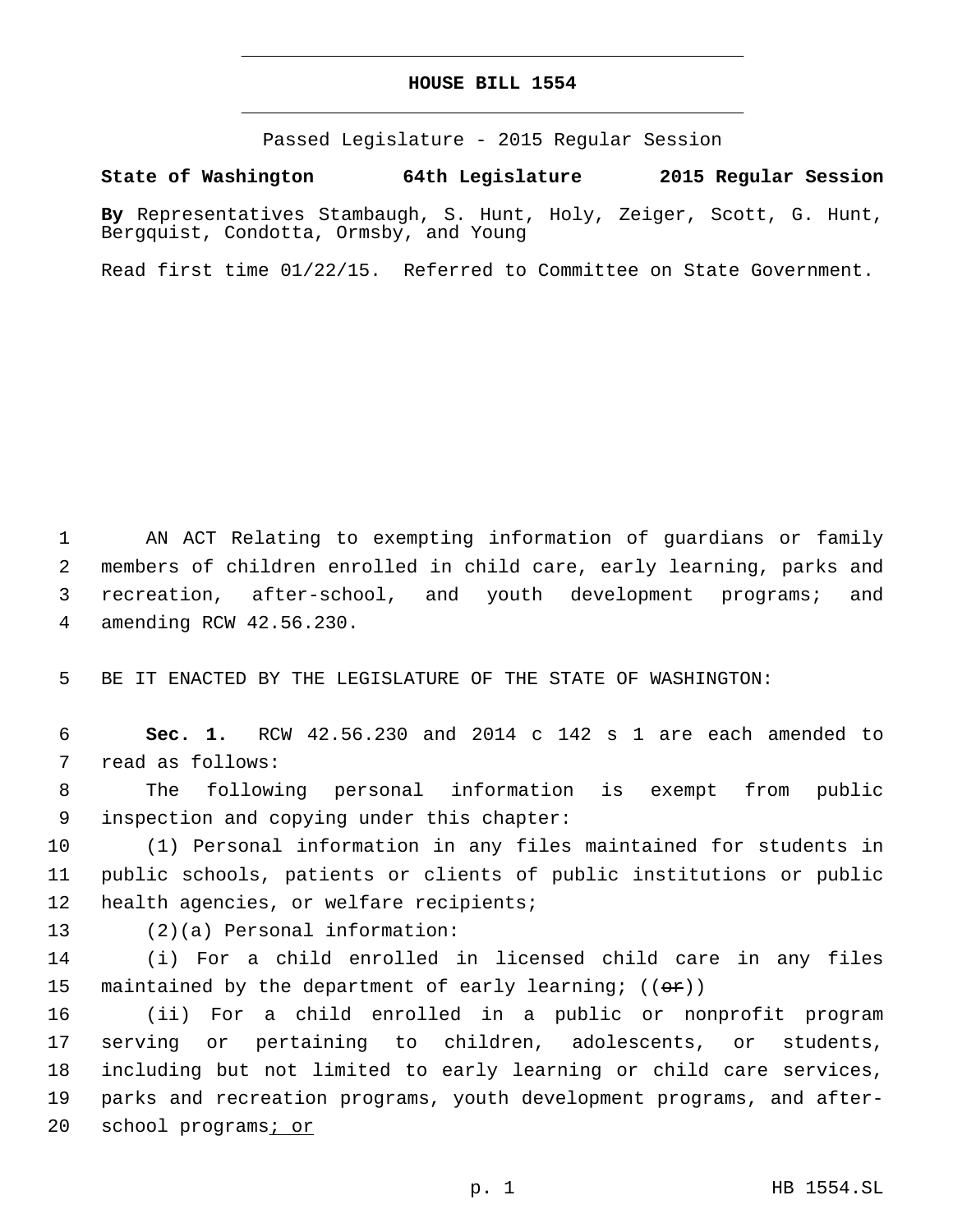(iii) For the family members or guardians of a child who is subject to the exemption under this subsection (2) if the family member or guardian has the same last name of the child or if the family member or guardian resides at the same address of the child and disclosure of the family member's or guardian's information would result in disclosure of the personal information exempted under  $(1)$   $(a)(i)$  and  $(ii)$  of this subsection.

 (b) Emergency contact information under this subsection (2) may be provided to appropriate authorities and medical personnel for the 10 purpose of treating the individual during an emergency situation;

 (3) Personal information in files maintained for employees, appointees, or elected officials of any public agency to the extent 13 that disclosure would violate their right to privacy;

 (4) Information required of any taxpayer in connection with the assessment or collection of any tax if the disclosure of the information to other persons would: (a) Be prohibited to such persons by RCW 84.08.210, 82.32.330, 84.40.020, 84.40.340, or any ordinance authorized under RCW 35.102.145; or (b) violate the taxpayer's right to privacy or result in unfair competitive disadvantage to the 20 taxpayer;

 (5) Credit card numbers, debit card numbers, electronic check numbers, card expiration dates, or bank or other financial account numbers, except when disclosure is expressly required by or governed 24 by other law;

 (6) Personal and financial information related to a small loan or any system of authorizing a small loan in RCW 31.45.093;

 (7)(a) Any record used to prove identity, age, residential address, social security number, or other personal information required to apply for a driver's license or identicard.

 (b) Information provided under RCW 46.20.111 that indicates that an applicant declined to register with the selective service system.

 (c) Any record pertaining to a vehicle license plate, driver's license, or identicard issued under RCW 46.08.066 that, alone or in combination with any other records, may reveal the identity of an individual, or reveal that an individual is or was, performing an undercover or covert law enforcement, confidential public health work, public assistance fraud, or child support investigative activity. This exemption does not prevent the release of the total number of vehicle license plates, drivers' licenses, or identicards that, under RCW 46.08.066, an agency or department has applied for,